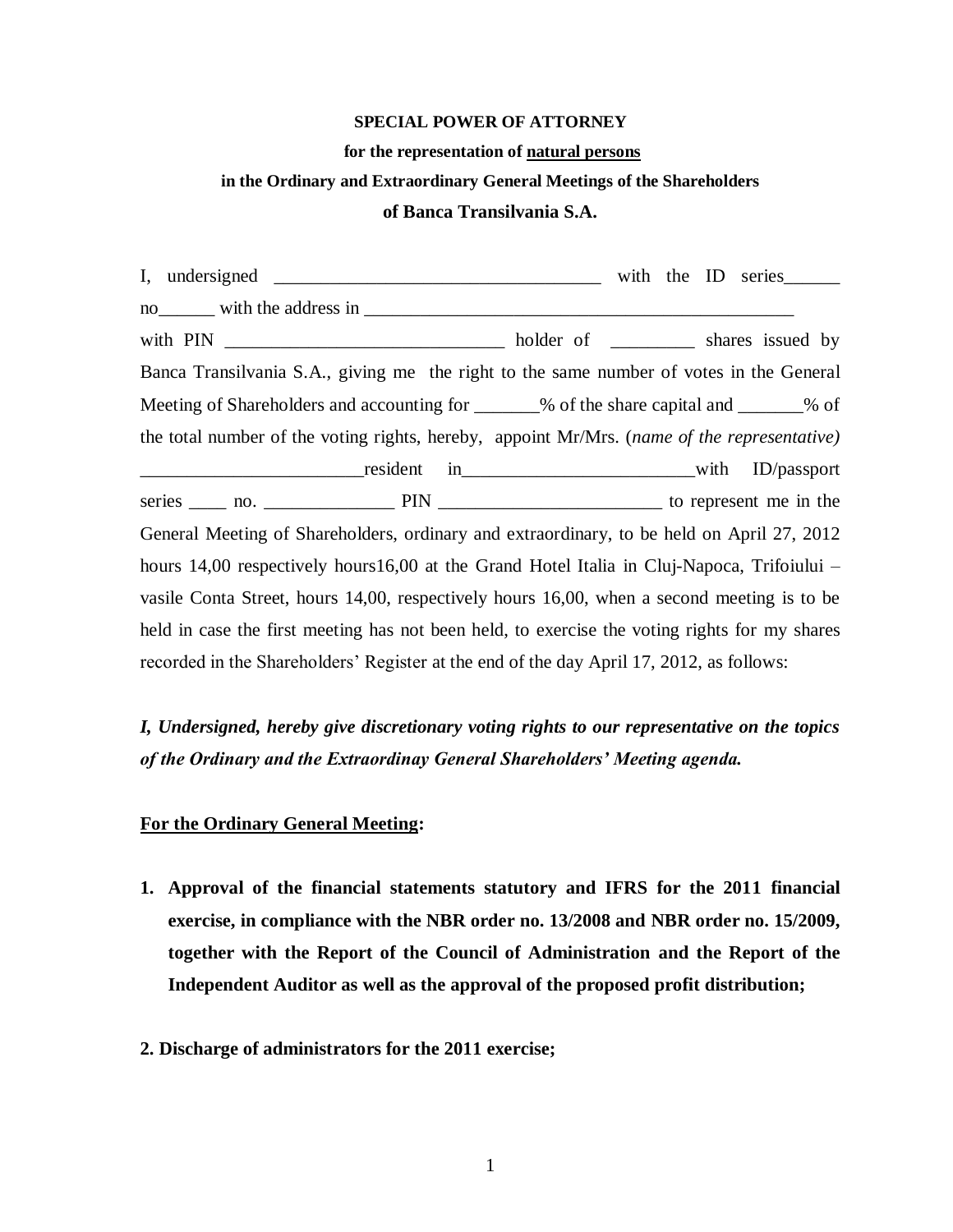**3. Approval of the Budget for expenditure and revenues and the investment plan for 2012 (business plan for 2012);** 

**4. Selection of an administrator for the period remaining to the end of the current mandate for the Council of Administration, namely 2012 – 2014**

**1. VASILE PUŞCAŞ**

**5. Setting the remuneration of administrators for 2012 exercise, including the ceilings of additional remunerations granted to the administrators and directors;** 

**6. Approval of the date of May 21, 2012 as registration date (defined as the date to identify the shareholders who are to benefit from dividends and other rights under the GSM decisions).**

For Against Abstention

# **For the Extraordinary General Meeting:**

- 1. Increase of the share capital with the amount of **129.384.347 lei**, by issuing **129.384.347 new shares,** with a face value of 1 leu/share. The increase in the share capital will be carried out by using the following sources:
- a) capitalization of reserves from the net profit of previous years outstanding in the balance sheet as of 31.12.2011 in amount of **6.123.673 lei**, respectively the issue of **6.123.673 lei new shares** with a face value of 1 leu/share in the benefit of the shareholders registered with the Shareholding Register held by the Central Depository at the registration date that will be established by the GSM (*proposed date May 21, 2012*);
- b) use of issue premiums fully cashed, in amount of **732.135 lei,** respectively the issue of 732.135 new shares, with the face value of 1 leu/share, in the benefit of the shareholders registered with the Shareholding Register held by the Central Depository at the registration date that will be established by the GSM (*proposed date May 21, 2012*);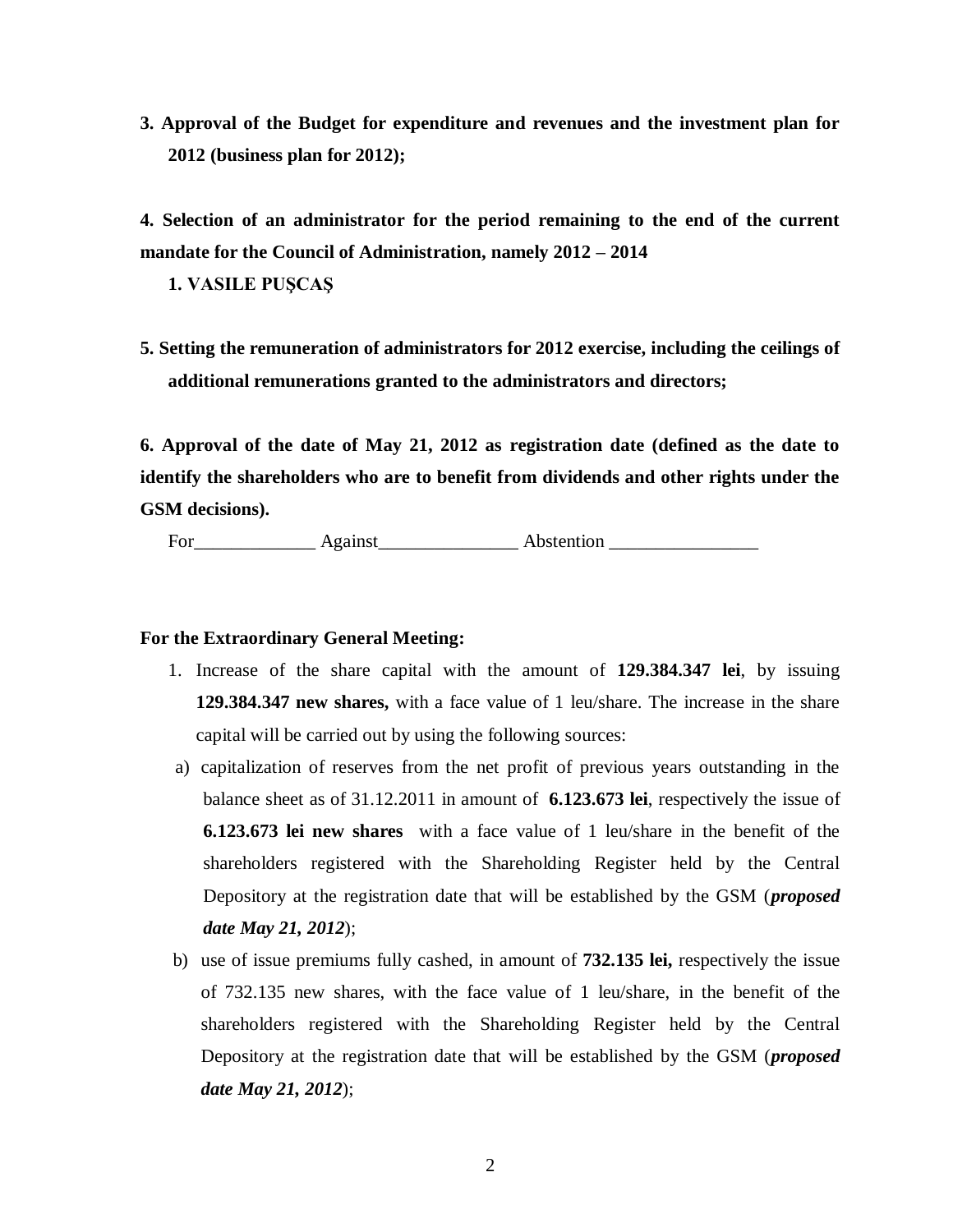c) capitalization of reserves from the net profit of year 2011, outstanding in the balance sheet as of 31.12.2011 in amount of **122.528.539 lei**, respectively the issue of **122.528.539 new shares,** with a face value of 1 leu/share in the benefit of the shareholders registered with the Shareholding Register held by the Central Depository at the registration date that will be established by the GSM (*proposed date May 21, 2012*);

# **2. Approval for an issue of subordinated convertible bonds in amount of 30 millions euro**

**3. Modification/completion of the Constitutional Act, according to the convening notice.**

**4. Approval of the buyback by the bank of its own shares, in accordance with the applicable legal provisions, under the following terms and conditions: maximum 15,000,000 shares (0.84% of the total shares included in the share capital) with a face value of 1 leu/share at a minimum price equal to the market price on BVB at the moment of the buyback and a maximum price of 2 lei, for a period of maximum 18 months as of the publishing date of the EGM resolution in the Official Gazette of Romania, Part IV, with the purpose of implementing a remuneration program capable of ensuring the compliance with the long-term performance principle and a share retention program for a period of at least 3 years, and the granting of a mandate for the Board of Directors for the enforcement of this resolution.** 

**5**. **Approval of the date of May 21, 2012 as registration date (defined as the date to identify the shareholders who are to benefit from dividends and other rights under the GSM decisions).**

I, undersigned, give my representative full power to vote on any issue regarding the mandate to the Council of Administration and individually to its members to carry out the decisions from above.